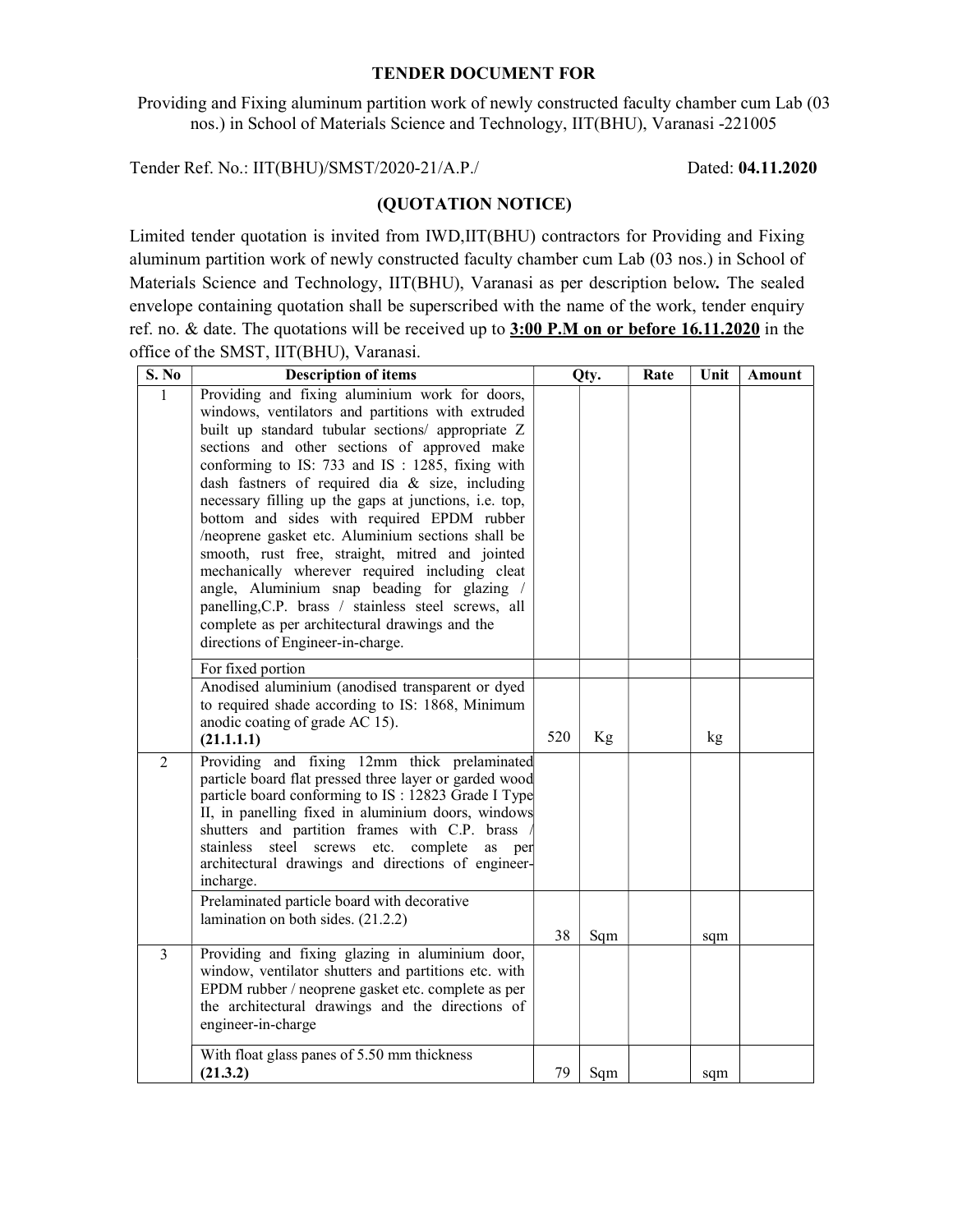| $\overline{4}$ | Providing and fixing aluminium handles ISI marked                                                      |    |            |            |  |
|----------------|--------------------------------------------------------------------------------------------------------|----|------------|------------|--|
|                | anodised (anodic coating not less than grade AC 10<br>as per IS: 1868) transparent or dyed to required |    |            |            |  |
|                | colour or shade with necessary screws etc.                                                             |    |            |            |  |
|                | complete:                                                                                              |    |            |            |  |
|                | $125$ mm $(9.100.1)$                                                                                   | 18 | <b>Nos</b> | <b>Nos</b> |  |
| $\overline{5}$ | Providing and fixing 100mm brass locks (best make                                                      |    |            |            |  |
|                | of approved quality) for aluminium doors                                                               |    |            |            |  |
|                | including necessary cutting and making good                                                            | 9  | <b>Nos</b> | <b>Nos</b> |  |
|                | etc.complete. (21.13)                                                                                  |    |            |            |  |
| 6              | Providing and fixing aluminium extruded section<br>body tubular type universal hydraulic door closer   |    |            |            |  |
|                | (having brand logo with ISI, IS:3564, embossed on                                                      |    |            |            |  |
|                | the body, door weight upto 36 kg to 80 kg and door                                                     |    |            |            |  |
|                | width from 701mm to 1000mm), with double speed                                                         |    |            |            |  |
|                | adjustment with necessary accessories and                                                              |    |            |            |  |
|                | screws etc. complete. (9.84)                                                                           | 8  | <b>Nos</b> | <b>Nos</b> |  |
| 7              | Providing and fixing aluminium hanging floor door<br>stopper ISI marked anodised (anodic coating not   |    |            |            |  |
|                | less than grade AC 10 as per IS : 1868) transparent                                                    |    |            |            |  |
|                | or dyed to required colour and shade with necessary                                                    |    |            |            |  |
|                | screws etc.complete.                                                                                   |    |            |            |  |
|                | Twin rubber stopper (9.101.2)                                                                          | 9  | <b>Nos</b> | <b>Nos</b> |  |
| 8              | Providing and fixing aluminium tower bolts ISI                                                         |    |            |            |  |
|                | marked anodised (anodic coating not less than                                                          |    |            |            |  |
|                | grade AC 10 as per IS : 1868 ) transparent or dyed                                                     |    |            |            |  |
|                | to required colour or shade with necessary screws<br>etc. complete:                                    |    |            |            |  |
|                | 200x10 mm (9.97.3)                                                                                     |    |            |            |  |
|                |                                                                                                        | 14 | <b>Nos</b> | Nos.       |  |
|                | INCLUSIVE OF GST AND ALL OTHER TAXES TOTAL                                                             |    |            |            |  |
|                |                                                                                                        |    |            |            |  |
|                |                                                                                                        |    |            |            |  |
|                | <b>AMOUNT IN WORD Rs.</b>                                                                              |    |            |            |  |

## 1. The bidders should submit self certified order copies of similar type of works executed in IWD, IIT(BHU) during last three financial years.

- 2. The amount of similar work order executed during preceding last three financial years should be at least: 1 order of 80% of estimated cost of this work OR 2 order of 60% of estimated cost of this work OR 3 order of 40% of estimated cost of this work.
- 3. (a) Intending bidder should have average annual financial turnover of at least 30% of the estimated cost of this works during preceding last three financial years. Self certified photocopies of certificate from CA to be submitted with bid.

(b) Should not have incurred any loss in more than three years during the preceding three

financial years ending 31st March, 2020. Self Certified photocopy of certificate from CA to be submitted alongwith last three years Profit  $&$  Loss Account to be submitted with bid.

(c) Should have a solvency certificate of 40% of the estimated cost issued by Bank during the last six months. Certified copy of original solvency certificate to be submitted with bid.

- 4. The quotation forms complete in all aspects along with all required documents should be submitted in sealed envelope along with tender fee of Rs.  $500.00 +$  Rs.  $90.00$  (GST  $\omega$ ) 18%)  $=$  Rs. 590.00 in the form of demand draft drawn in favour of the Registrar, IIT (BHU), payable at Varanasi.
- 5. Any bid submitted without the above mentioned documents in support of criteria laid down from Sl. No. 2 to 5 above shall be treated as unresponsive and may not be considered for further evaluation.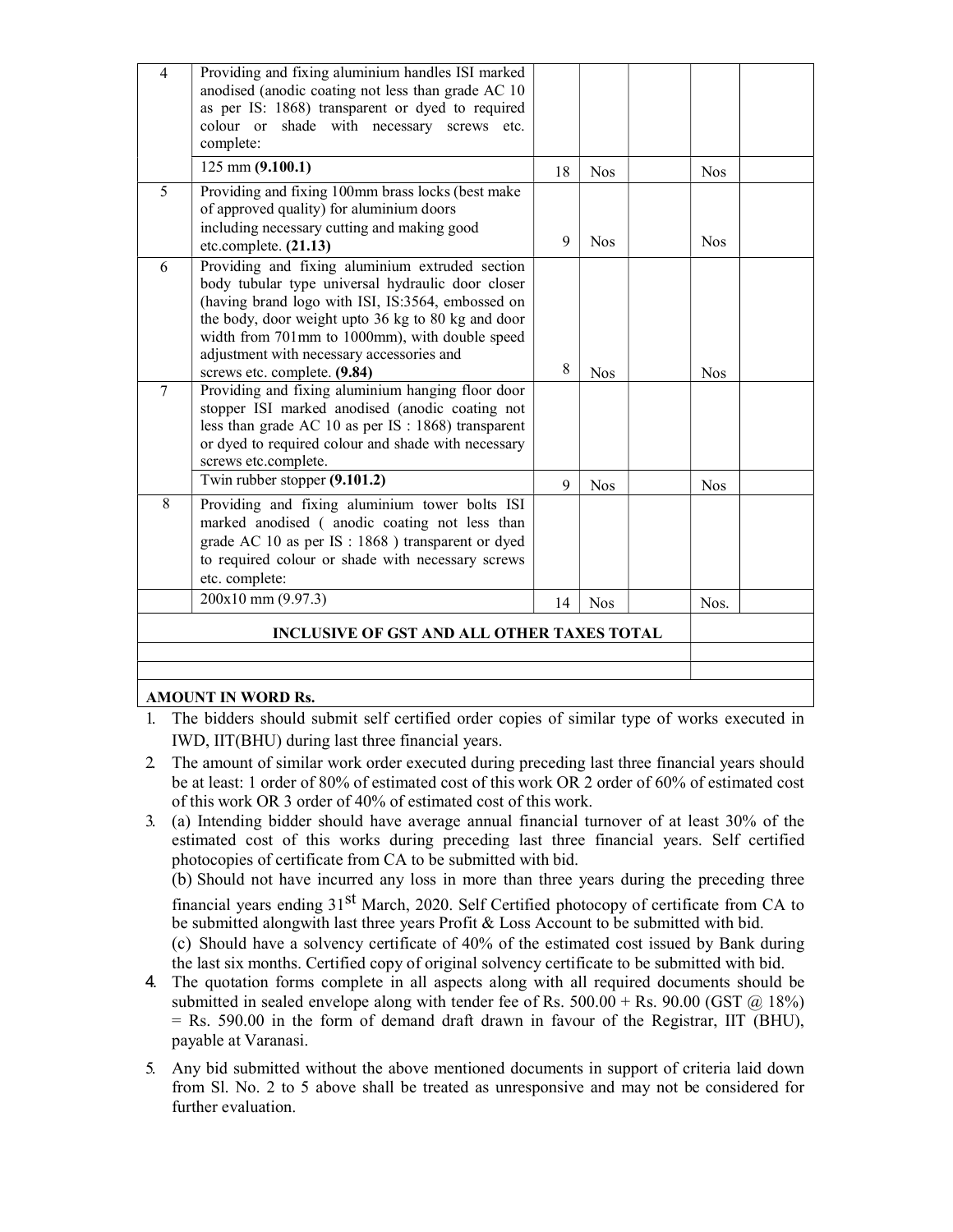- 6. The estimated cost of this work is Rs. 3,05,613/-. The Earnest Money Deposit of Rs. 6,500/ shall be submitted in the form of FDR or DD in favour of the Registrar, IIT(BHU), payable at Varanasi. The EMD of successful bidder will be retained until the completion of work and shall be returned after the payment of final bill & deduction of security deposit. The EMD of unsuccessful bidders shall be returned after the final award of work.
- 7. In case of tie between two or more bidders at L-1 price, all L-1 bidders shall be asked to resubmit their bids in sealed envelope with the objective to break the tie to obtain a single L-1 bidder.
- 8. The works will be executed on work order basis.
- 9. Institute reserves the right to reject any quotation or all quotation without prejudice, prior notice, or any explanation/justification and the institute also reserves the right to increase or decrease the quantity of the item(s) as per requirement.
- 10. If a quotation is submitted without mentioning explicit rate of each item, quotation will not be considered for further processing.
- 11. Quotation(s), if not duly signed by the contractor or his legally authorized partner, if any, will be considered invalid.
- 12. Security deposit  $\omega$  5% shall be deducted from each bill. The security deposit of 5% deducted from all the bills will be refunded after completion of the defect liability period, i.e., 6 months from the date of payment of final bill and confirmation of no defect. The date of work completion will be counted as the date of payment of final bill.
- 13. 1% water tax will be deducted from each bill, wherever applicable.
- 14. Electricity charge will be deducted as per the actual consumption.
- 15. 2% Income Tax and other applicable taxes such as GST etc. shall be deducted as per applicable Govt. rules.
- 16. Amount and quantity variation: Quantity may vary as per actual work execution/site requirement/end user suggested changes during execution but the final bill value shall not exceed more than 5% of order value.
- 17. Work completion period: Within 21 days from the issue of the work order/date of agreement. A period of 03 days will be added to the allocated period for the completion of this work.
- 18. Late work completion penalty: If work is not completed within the given time, penalty will be deducted as per institute norms. It will be implemented in verbatim with no excuse to be entertained for whatsoever be the reason.
- 19. Any damage caused to the building shall have to be made good by contractor at no extra cost & without any delay.
- 20. Site must be cleared, and made neat and clean. Any waste material resulted out of the work execution must be disposed off to the specified location identified by institute. If not, 1% extra charges shall be deducted from the bill to dispose of the malba.
- 21. Duly completed tender document alongwith Quotation form, tender fee & E.M.D. should be sealed in one envelope, which is superscribed with Name of work, Tender Reference No. & date submitted on or before the last date & time as mentioned above.
- 22. The empty containers of paint/adhesive/chemicals etc. used in the work are to be returned in school.
- 23. The bids submitted after the last date & time will not be considered for opening. The bids received within the last date & time will be opened on 16.11.2020 at 4:00 P.M. in the office of SMST, IIT(BHU), Varanasi.